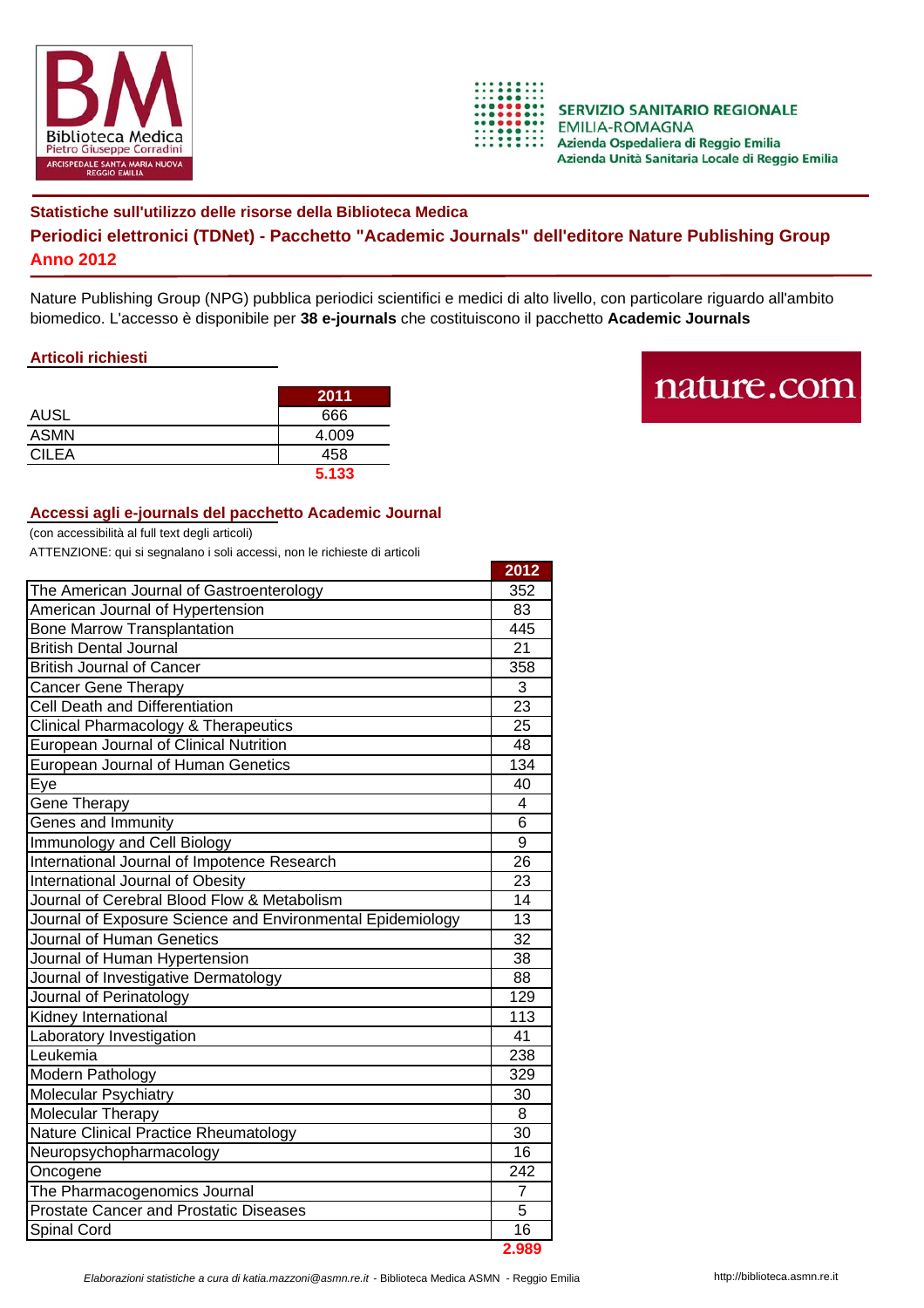(Per questi periodici **non è possibile** l'accesso al full text)

|                                                        | 2012           |
|--------------------------------------------------------|----------------|
| Acta Pharmacologica Sinica                             | 5              |
| Asian Journal of Andrology                             | 24             |
| Cellular & Molecular Immunology                        | 9              |
| The EMBO Journal                                       | 22             |
| <b>EMBO</b> reports                                    | 12             |
| <b>BoneKEy Reports</b>                                 | 12             |
| <b>Cell Research</b>                                   | 28             |
| <b>Evidence-Based Dentistry</b>                        | 4              |
| <b>Genetics in Medicine</b>                            | 51             |
| Heredity                                               | 0              |
| <b>Hypertension Research</b>                           | 34             |
| Lab Animal                                             | $\overline{7}$ |
| Mucosal Immunology                                     | 0              |
| Nature                                                 | 388            |
| Nature Biotechnology                                   | 27             |
| Nature Cell Biology                                    | 10             |
| Nature Chemical Biology                                | 8              |
| <b>Nature Chemistry</b>                                | 5              |
| Nature Climate Change                                  | $\overline{2}$ |
| Nature Clinical Practice Cardiovascular Medicine       | 11             |
| Nature Clinical Practice Endocrinology & Metabolism    | $\overline{4}$ |
| Nature Clinical Practice Gastroenterology & Hepatology | 4              |
| Nature Clinical Practice Nephrology                    | 10             |
| <b>Nature Clinical Practice Neurology</b>              | $\overline{c}$ |
| <b>Nature Clinical Practice Oncology</b>               | 3              |
| <b>Nature Clinical Practice Urology</b>                | $\overline{5}$ |
| <b>Nature Communications</b>                           | 15             |
| <b>Nature Genetics</b>                                 | 137            |
|                                                        |                |
| <b>Nature Geoscience</b>                               | 1              |
| Nature Immunology                                      | 21             |
| <b>Nature Materials</b>                                | 2              |
| Nature Medicine                                        | 102            |
| <b>Nature Methods</b>                                  | 15             |
| Nature Nanotechnology                                  | 22             |
| Nature Neuroscience                                    | 32             |
| <b>Nature News</b>                                     | 3              |
| <b>Nature Photonics</b>                                | 0              |
| <b>Nature Physics</b>                                  | 0              |
| <b>Nature Protocols</b>                                | 12             |
| <b>Nature Reviews Cancer</b>                           | 80             |
| <b>Nature Reviews Cardiology</b>                       | 46             |
| Nature Reviews Clinical Oncology                       | 117            |
| Nature Reviews Drug Discovery                          | 53             |
| Nature Reviews Endocrinology                           | 59             |
| Nature Reviews Gastroenterology and Hepatology         | 72             |
| <b>Nature Reviews Genetics</b>                         | 18             |
| Nature Reviews Immunology                              | 17             |
| Nature Reviews Microbiology                            | 11             |
| Nature Reviews Molecular Cell Biology                  | 18             |
| Nature Reviews Nephrology                              | 46             |
| <b>Nature Reviews Neurology</b>                        | 42             |
| <b>Nature Reviews Neuroscience</b>                     | 28             |
| Nature Reviews Rheumatology                            | 379            |
| <b>Nature Reviews Urology</b>                          | 16             |
| Nature Structural & Molecular Biology                  | 10             |
| Nature archive: 1987-1996<br>Obesity                   | 1<br>17        |